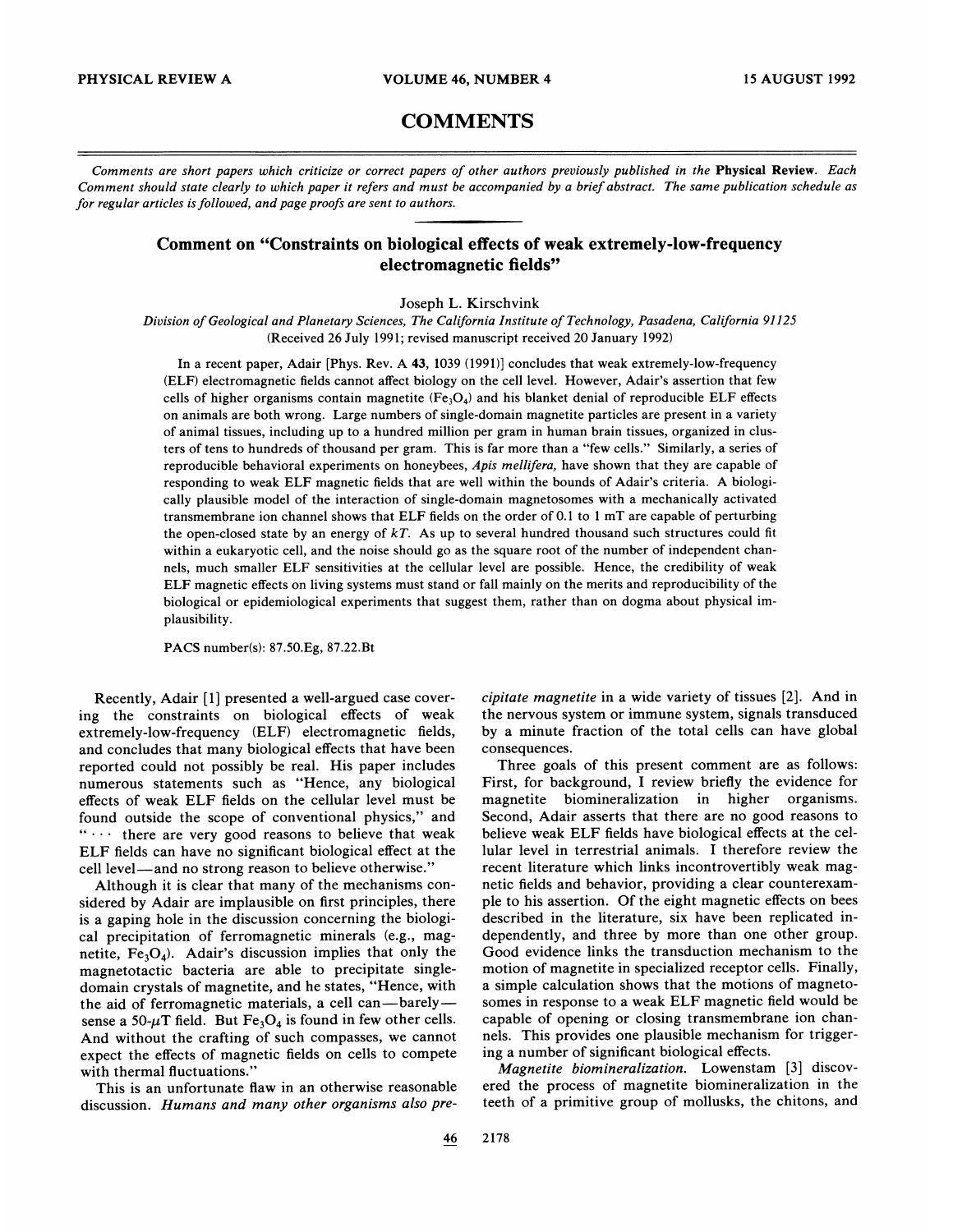his subsequent work has provided one of the clearest examples of this mineralization process in any higher organism [4,5]. Each tooth contains up to <sup>1</sup> mg of singledomain magnetite [6], enough so that the entire tongue plate (the radula) will stick to an ordinary hand magnet [3]. So far, chiton radulae are the only macroscopic biological structures known to contain visible quantities of biogenic magnetite, although as discussed below it is present commonly in the ppm to ppb levels in a variety of other species and tissues.

Adair's discussion of the magnetotactic bacteria, while technically correct, is based largely on the analysis of one species, Aquaspirillum magnetotacticum, which has been studied extensively because it can be grown in pure culture [7]. This organism makes relatively small magnetosomes (membrane-bound structures containing a singledomain crystal of magnetite [8]), the chains of which have total magnetic-to-thermal energy ratios between about 10 and 20 [9] in the earth's field. Other natural magnetotactie bacteria have been discovered which contain hundreds of magnetosomes, and have magnetic-tothermal energy ratios of several thousand [10]. Similar magnetotactic abilities also exist in the eukaryotic kingdom Proctista (the protists). Torres de Araujo et al. [11] describe an algae of the genus Anisonema (Euglenophyceae) which makes several thousand magnetosomes aligned in hundreds of magnetosome chains, which collectively give the cell a magnetic-to-thermal energy ratio of several thousand. Hence, Adair's [1] statement that magnetite-containing cells can barely detect the  $50-\mu T$ geomagnetic field is not generally true. Many of these cells are not just "barely" detecting the field, they are responding *strongly* to it.

In higher animals other than the chitons, the discovery of magnetite biomineralization was made largely through the use of moment magnetometers based on superconducting quantum interference devices developed initially for use in rock and mineral magnetism [12]. If these are used in elean-lab conditions, the threshold sensitivity for the detection of magnetite can be a few parts in  $10^{12}$ . The initial detection of magnetite in honeybees [13] and homing pigeons [14] triggered a fiurry of discoveries in other animal groups (reviewed in Ref. [2]), and led eventually to the development of gentle extraction techniques which did not disrupt the chainlike organization of the magnetosomes. Magnetosome chains extracted from the anteriordorsal (ethmoid) region of salmon [15,16] possess many of the features also found in the magnetotatic bacteria, including size and shapes within the single-domain stability region, and the alignment of the  ${111}$  crystallographic axes along the chain length. Hence, in direct contradiction to the assertion of Adair [1], some cells of higher animals do indeed craft biological bar magnets which enable them to respond strongly to weak ELF magnetic fields.

Related studies of other tissue types often reveal lower but reproducible levels of background ferromagnetic material [2]. Although efficient techniques for extracting the ferromagnetic crystals and identifying them are only now being perfected, the results are intriguing. Soft tissues of the human brain, for example, contain the equivalent of several million magnetosomes per gram [17], serving asyet unknown biological functions. Although this implies that less than  $0.1\%$  of brain cells contain magnetite, the potential number of such cells is quite large. Two strains of mouse tumor, YC-8 lymphoma and Lewis lung carcinoma, make between five and ten crystals per cell [18].

No ELF effects on living systems? A counter example. Adair's [1] assertion that "After 20 years of experimentation, no significant effect of weak ELF fields at the cell level has been firmly established" is also inaccurate. In neurobiology, all known sensory modalities transduce their signals in specialized sensory cells. Hence, if an animal responds behaviorally to an external magnetic field, the stimulus to neural activity will originate at the cellular level, presumably in cells specialized for its transduction. Thus, a convincing demonstration of behavioral sensitivity to weak magnetic fields in any animal is enough to falsify Adair's assertion. The honeybee (Apis mellifera) is one of several animals which exhibit magnetically influenced behavior.

Table I shows a summary of the known magnetic effects on honeybee behavior, as well as the independent attempts to replicate them. I know of no attempts to replicate these effects that were not eventually successful (some apparently took practice). As Towne and Gould [19] provide a thorough and critical review of this literature prior to 1985 [effects  $(1)$ – $(4)$  in Table I], a complete discussion of them is not necessary here. However, note that the horizontal dance experiment of Lindauer and Martin [20] and Martin and Lindauer [21] [effect (2) in Table I] has proven to be particularly easy to replicate [22]. Kirschvink [23] noted that the accuracy of the dance orientation data in varying strength background fields published by Martin and Lindauer [21] followed closely the Langevin function, and from the least-squares match to it predicted that the average honeybee compass receptor had a magnetic-to-thermal energy ratio in the geomagnetic field of about 6, equivalent to a singledomain cube of magnetite about 0.1  $\mu$ m in size in the 50- $\mu T$  geomagnetic field.

In a series of papers, Walker and Bitterman [24—26] and Walker, Baird, and Bitterman [27] have shown recently that individual foraging honeybees will learn to discriminate weak magnetic anomalies superimposed against the background geomagnetic field [effects  $(5)-(7)$ ] in Table I]. Given the appropriate experimental situation, honeybees learn to discriminate magnetic cues as easily as they do visual cues [27]. In addition to our replication of the Walker-Bitterman extinction test [(5) in Table I] [28], we have recently replicated their twochoice paradigm as well [29]. We have also discovered that it can be used to map out the frequency response of the honeybee magnetoreceptor, and that honeybees will condition to powerline frequency magnetic fields [29]. The basic experiments are simple and direct.

The measurement of Walker and Bitterman [25] of the threshold sensitivity of the bees to a small static anomaly superimposed upon the background field is the most dramatic result of such conditioning experiments. By starting with a moderately strong anomaly (3 mT) in the two-choice training experiment, and by reducing the am-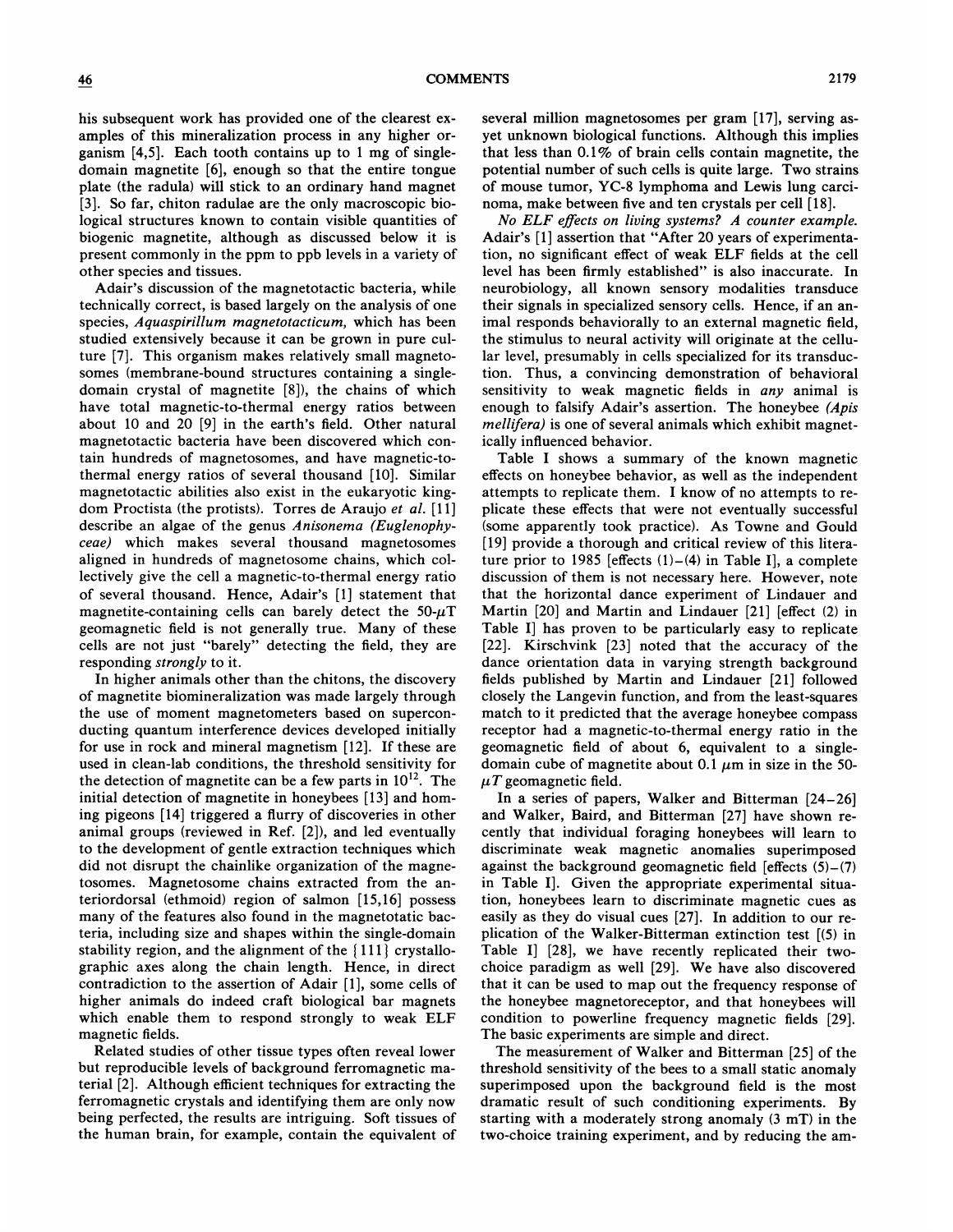| Effect                                                                                       | Original reports                                        | Similar replications                                                |
|----------------------------------------------------------------------------------------------|---------------------------------------------------------|---------------------------------------------------------------------|
| (1) Misdirection in the<br>waggle dance influenced<br>by weak magnetic fields                | Lindauer and Martin [51,20]<br>Martin and Lindauer [21] | Hepworth et al. [52]<br>Towne and Gould [19], Kilbert [53]          |
| (2) Dances on horizontal<br>comb align with points<br>of magnetic compass                    | Lindauer and Martin [20]<br>Martin and Lindauer [21]    | Brines [54]; Gould <i>et al.</i> [22]<br>(Also see Kirschbink [23]) |
| (3) Magnetic orientation<br>of comb building                                                 | Lindauer and Martin [20]<br>Martin and Lindauer [56]    | De Jong $[55]$ ; Towne and Gould $[19]$                             |
| $(4)$ Time sense of<br>bees influenced<br>by geomagnetic variations                          | Lindauer [57]                                           | Partially by Gould [58]                                             |
| (5) Extinction test<br>conditioning experiment                                               | Walker and Bitterman [24]                               | Kirschvink and<br>Kobayashi-Kirschvink [28]                         |
| (6) Two-choice threshold<br>conditioning experiment                                          | Walker and Bitterman [25]                               | Kirschvink et al. [29]                                              |
| (7) Small magnets on<br>anteriordorsal abdomen<br>interfere with conditioning<br>experiments | Walker and Bitterman [26]                               | No attempts reported yet                                            |
| (8) Pulse remagnetization<br>converts north-seeking<br>into south-seeking bees               | Kirschvink and<br>Kobayashi-Kirschvink [28]             | No attempts reported yet                                            |

TABLE I. Summary of magnetic effects on honeybee behavior.

plitude of the anomaly in small exponential steps, the threshold sensitivity could be determined by the point at which the bees were no longer able to discriminate correctly. Nine bees were tested in this procedure; the median threshold was 250 nT in the presence of the earth's field, a relative sensitivity of 0.6%. Their best bee lost the ability to discriminate in fields below 25 nT (0.06% of background). Similar, but less direct, estimates of the magnetic sensitivity of bees were obtained from both the misdirection and circadian rhythm experiments (effects (1) and (4) in Table I, reviewed by Towne and Gould [19]). This astounding sensitivity, however, is not physically unreasonable for a magnetite-based sensory system. Estimates for the number of discrete sensory organelles per bee, based on the measured magnetic moments, are on the order of several million [13,23]. Several analyses have shown that the ultimate sensitivity of such an array will improve by the square root of the number of receptors, and that nT-level sensitivity should be obtained easily [30—32]. Similar neurological averaging schemes are well known in the auditory and electroreception systems of many other animals.

Two of the experiments listed in Table I have a direct bearing on the nature of the magnetic sensory receptors in the honeybee. First, Walker and Bitterman [26] found that small magnetized wires glued to the anteriordorsal abdomen interfered with the ability of the bees to discriminate magnetic anomalies, whereas copper wires had no effect. Magnetic wires in other locations similarly

had no effect. Magnetite biomineralization in the anteriordorsal abdomen was discovered previously by Gould, Kirschvink, and Deffeyes [13]. Second, Kirschvink and Kobayashi-Kirschvink [28] were on occasion able to elicit magnetic north-seeking behavior in bees trained to visit a simple  $T$  maze. A short magnetic pulse with a peak amplitude of 100 mT (stronger than the coercivity of most biogenic magnetities) was able to convert north-seeking exit responses into south-seeking ones. This same experiment works on the magnetotactic bacteria [33,34], and is a unique fingerprint of a ferromagnetic compass receptor.

It is thus clear that the initial reports of magnetic behavioral effects on honeybees, although met with intense skepticism, have survived the acid tests of replication. They have led progressively to more refined experiments which illuminate the nature and sensitivity of the receptor system. The honeybee data provide clear and reproducible evidence that at least one terrestrial animal is influenced at the cellular level by weak ELF magnetic fields. Hence, the existence of similar effects in other magnetite containing cells cannot be dismissed a priori as done by Adair [1].

<sup>A</sup> biophysical model of magnetite and ELF magnetic fields. Adair [1] is correct to stress that biophysical models of interaction must be examined quantitatively. Thus, it is necessary to present here a biologically plausible but quantitative sketch model showing how ELF magnetic effects at the cellular or subcellular levels might lead to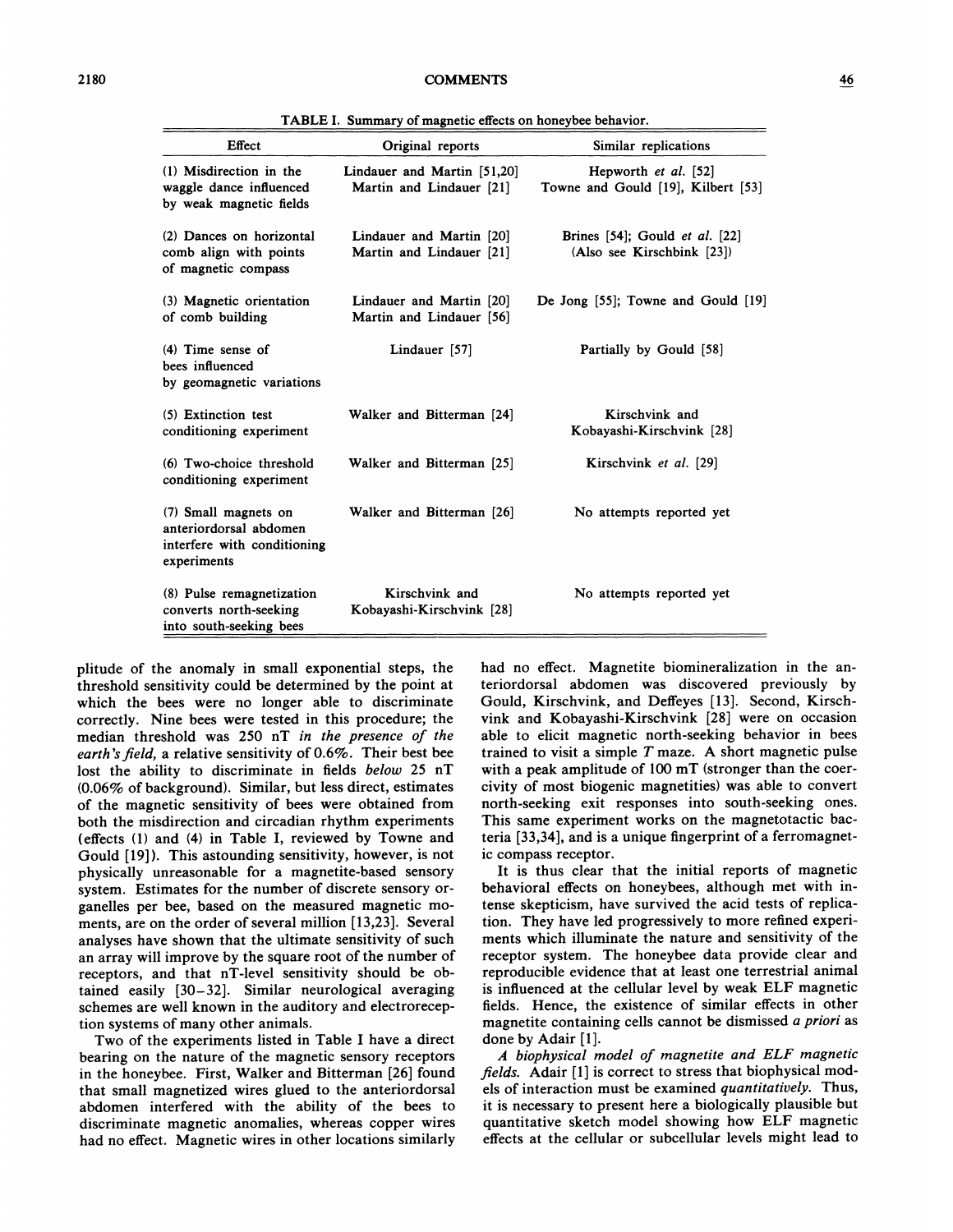significant effects; the model presented here is adapted from a similar biophysical analysis developed for the magnetite-based sensory system of honeybees [29]. The existence of this sketch shows that it is wrong to reject the ELF bioeffect data, including recent epidemiological [35—37] studies, merely because Adair [1] could not construct a physically plausible linkage.

Several biological constraints are as follows. First, studies of biogenic magnetities indicate that they are coated usually by a thin veneer of organic material [2,16], which is usually a thin phospholipid membrane [8,10]. Only in the chiton teeth is there evidence for magnetite crystals embedded in a larger, more rigid structure [3—5]. Second, many of the particles in fresh tissues move relatively freely in situ, as shown by the poor ability of unfixed or unfrozen tissues to hold a remanent magnetization [2]. Third, because most intracellular components in eukaryotic cells are held in place relative to cellular membranes by proteinaceous filaments of the cytoskeletal system, similar attachments probably exist for the magnetosomes, as they do in magnetotactic bacteria [10].

Hence, it is reasonable to suggest that magnetic ELF biological effects could arise from membrane deformations produced by magnetosome-induced cytoskeletal tension. In fact, mechanically sensitive trans-membrane ion channels are present in almost every organism and tissue, including bacteria, yeast, invertebrates, higher plants, and vertebrates, and are known from oocytes, epithelia, endothelial cells, skeletal muscles, smooth muscles, and neurons [38]. In higher organisms there is good evidence that they are linked to the cytoskeletal system through spectrinlike proteins, and their number densities can be many per square  $\mu$ m [39]. Biophysical properties of such channels are understood fairly well, largely through their identification on the stereocilia of hair cells. Opening of a single channel for a few milliseconds can lead to the firing of an action potential, and the sensitivity of these structures is such that they can sense the Brownian motion of the ciliary bundles [40]. Howard and Hudspeth [41] have made estimates of the singlechannel gating force, the difference between the force exerted on the ionic gate when it is open and that when it is closed, which are in the range between 0.2 and 0.4 pN. Similarly, the gating distance for these channels is about 4 nm [41]. These structures operate essentially at the kT limit, and an external input of mechanical energy of  $\Delta E$ will change the probability of a channel being open or closed by a Boltzmann factor of  $\exp(-\Delta E/kT)$ . If coupled perfectly, a magnetosome with a magnetic-tothermal energy ratio of 10 in the geomagnetic field (which "barely" responds to the field according to Adair [1]) could act to change the probability of a gate being closed by a factor of  $exp(-10)$  (e.g., the probability at any time of the gate being closed could shift from a value near 0.999 99 to a value of 0.000 05).  $Ca^{2+}$  ions, in particular, move easily through this type of channel, and this ion also controls many phosphorylation cascades which are chemical systems of very high "gain." Hence, the question posed above reduces to finding the level of external ELF magnetic fields that would be required to supply enough torque on a magnetosome to allow it to open a

mechanically sensitive ion channel.

Figure <sup>1</sup> is a sketch of a configuration which fits these biological constraints. A cytoskeletal filament anchors a magnetosome to the membrane via a mechanically sensitive ion channel as shown. The background geomagnetic field,  $B_{\text{earth}}$ , of 50  $\mu$ T is aligned perpendicular to the membrane, and we apply an ELF magnetic field,  $B_{\text{ELF}}\cos(\omega t)$ , parallel to the membrane and perpendicular to  $B_{\text{earth}}$ . We wish to determine the minimum strength of the ELF magnetic field (as a function of fre-



FIG. 1. A schematic diagram for how a magnetosome might act to open or close a mechanically sensitive trans-membrane ion channel, and order-of-magnitude estimates of the field levels required. (a) shows a magnetosome connected to an ion channel gate via a cytoskeletal filament (a gating spring), adapted from Howard and Hudspeth [41], but not drawn to scale as the magnetosome should be larger than shown. The geomagnetic field  $B<sub>earth</sub>$  is perpendicular to the plane of the membrane, whereas the ELF component,  $B_{\text{ELF}}\cos(\omega t)$ , is parallel to it. As discussed in the text, rotation of the magnetosome in response to the oscillating external field should be capable of opening and closing the ion gate. (b) shows an order-of-magnitude estimate for the minimum fields to switch the gate as a function of frequency for a magnetosome of  $0.1$ - $\mu$ m radius in a fluid with a viscosity of 1 poise, and (c) shows the magnitude the rms angular deviation produced by Brownian motion; this is below the 16° needed to open the gate. This rms angular deviation decreases slightly with increasing frequency because the minimum value of  $B_{\text{FLE}}$ , shown in (b), increases. These calculations are made assuming that other cytoskeletal links prevent the magnetosome from drifting sideways while allowing it to rotate freely. Note also that this model should not apply at frequencies below about 10 Hz due to the phasic nature of mechanically sensitive ion channels and the elastic properties of membranes.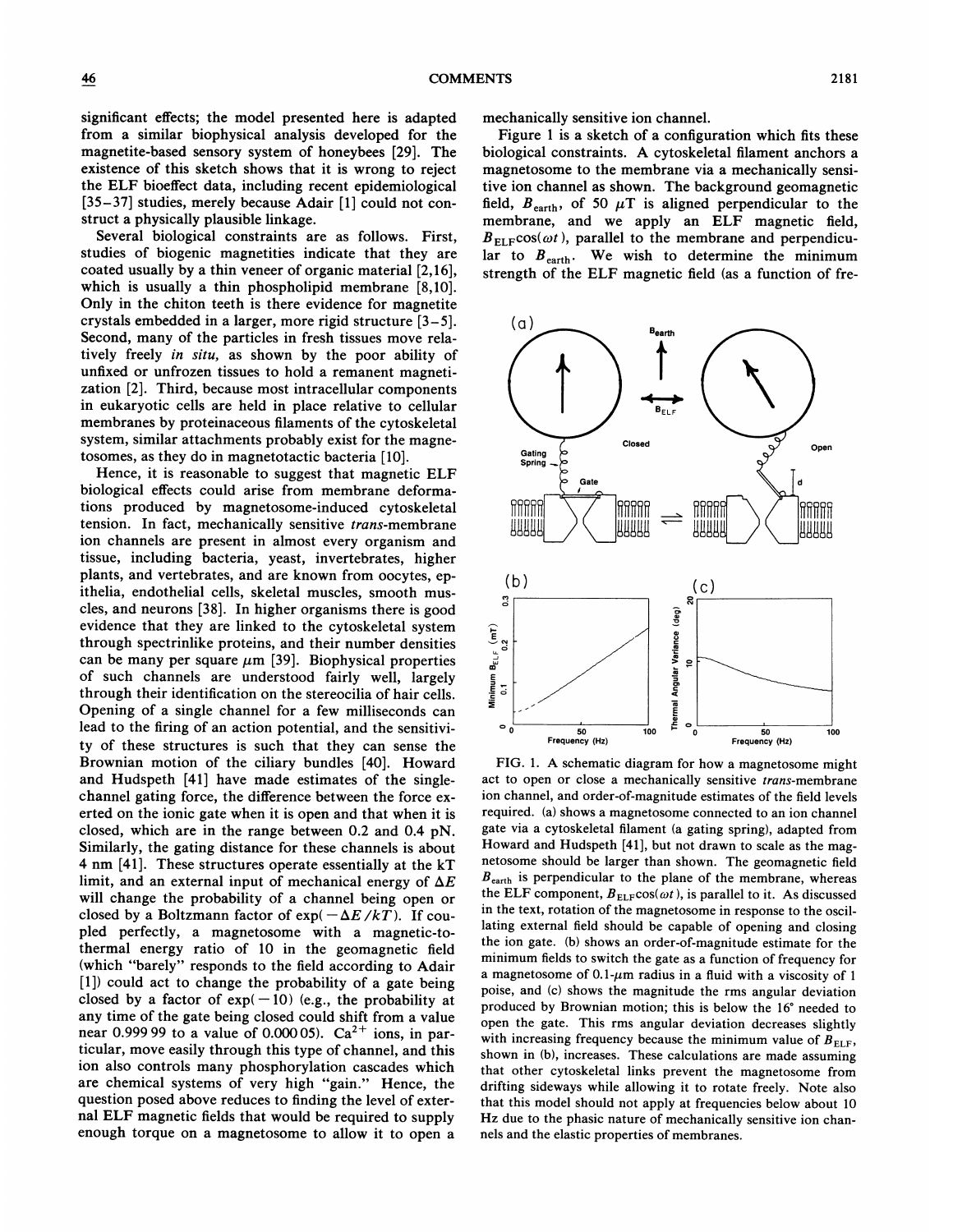quency) necessary to open periodically the ionic gate. To be conservative, assume that the gate opens through the distance,  $d$  of 4 nm with an applied force,  $F$ , of 1 pN. To open the gate using a spherical magnetosome of radius,  $r$ , equal to 0.1  $\mu$ m, this grain will need to rotate through an angle  $\theta_{\min}$  of arcos(1-d/r), or about 16°. A magnetosorne of this size and shape will be a single magnetic domain [42]. Although somewhat larger than the  $A$  magnetotacticum particles considered by Adair [1], magnetite crystals of this size have been extracted from the human brain and other organisms [2,10,43].

Under most circumstances, a magnetosome in a fluid medium will be overdamped critically by viscous forces (e.g., the low Reynolds number intracellular environment described by Purcell [44]). Hence, inertial terms can be neglected, and the equation of motion is similar to that of a forced, over-damped torsional pendulum. In the situation shown in Fig. 1, the torque on the magnetosome from the cytoskeletal filament (the "gating spring" [41]) acts with the same  $sin(\theta)$  dependence as does the magnetic torque from the earth's field. The equation is then

$$
C\dot{\theta} + (Fr + \mu B_{\text{earth}}) \sin(\theta) = \mu B_{\text{ELF}} \cos(\theta) \cos(\omega t) , \qquad (1)
$$

where  $C$  is the coefficient of rotational friction about the center of the magnetosome,  $\theta$  is the angle between the static background field and the magnetic moment of the magnetosome,  $\dot{\theta}$  is the angular velocity,  $\mu$  is the total magnetic moment of the particle,  $\omega$  is the frequency, and t denotes time. The magnetic moment for a magnetite particle of this radius is  $2 \times 10^{-15}$  A m<sup>2</sup>. For a sphere of this size, the coefficient of rotational friction is given by  $6\eta V$ , where V is the volume and  $\eta$  is the viscosity of eukaryotic cellular protoplasm, which is about 100 times more than water [45]. The stochastic rotations produced by Brownian motion are not included here, as they act independently of the other forces; for our purposes we note that the angular variance of motion,  $(\theta_{\text{therm}})^2$  is given by the thermal-to-magnetic energy ratio,  $kT/\mu B_{\text{total}}$ , and its rms value should be less than the 16' estimated above for opening the ionic channel gate.

Although Eq. (1) is a first-order equation, it does not have closed-form solutions for  $\theta(t)$  due to the presence of the  $sin(\theta)$  and  $cos(\theta)$  terms, and the small angle approximation is not always appropriate in this situation. However, a close approximation can be found easily by the following approach. In the case where  $\theta$  is small,  $sin(\theta)$ and  $cos(\theta)$  are approximately  $\theta$  and 1, respectively. Equation (1) then becomes linear, and the solution for long times becomes

$$
\theta(t) = \theta_{\text{max}} \cos(\omega t + E) , \qquad (2)
$$

where

$$
\theta_{\text{max}} = \frac{\mu B_{\text{ELF}}}{\sqrt{(rF + \mu B_{\text{earth}})^2 + c^2 \omega^2}}
$$
(3)

and  $E$  is a small phase delay. Although this works for small  $\theta$ , if the value of  $B_{\text{ELF}}$  is much larger than  $B_{\text{earth}}$ ,  $\theta_{\text{max}}$  may become much larger than its maximum possible value of  $\pi/2$ . In the low-frequency limit where  $\omega$  approaches zero,  $\theta_{\text{max}}$  should reduce simply to the

arctangent of  $B_{\text{ELF}}/B_{\text{earth}}$ , so it is reasonable to replace  $\theta_{\text{max}}$  with Arctan( $\theta_{\text{max}}$ ). This modification also works for low values of  $\theta$  because Arctan( $\theta$ ) is also  $\theta$  in this limit. Numerical approximations for Eq. (1) confirm that this modification gives the correct values for  $\theta_{\text{max}}$  to within a few percent for a wide range of frequencies and field strengths.

Figure 1(b) shows the minimum values for  $B_{\text{ELF}}$  needed to make  $\theta_{\text{max}}$  just equal to the 16° rotation for opening the ion gate as a function of frequency, and Fig. 1(c) shows the expected angular deviation of the particle produced by Brownian motion,  $\langle \theta \rangle_{\text{therm}}$ . At the powerline frequency of 60 Hz, the critical ELF field for opening the channel is 0.14 mT (1.4 G), and  $\langle \theta \rangle_{\text{therm}}$  is well below 16'.

One obvious problem with the sketch model as shown is that <sup>a</sup> 90' rotation of the magnetic field would cause the gate to open permanently. Humans move around in the magnetic field and natural selection would have removed any harmful effect of such motion long ago. However, two factors should act to mitigate this at very low frequencies. First, mechanically sensitive transmembrane ion channels are phasic, closing on their own with an exponential time constant of about 0.<sup>1</sup> s after sudden onset of a unidirectional membrane stress [46]. Second, a small force on a biological membrane will cause it to deform, with a characteristic time constant also of about 0.<sup>1</sup> s [47]. These effects may be related, as closure of the channels may be a result of membrane deformation relieving stress in the cytoskeleton. Hence, at frequencies below about 10 Hz there should be minimal effects of alternating fields of virtually any strength, as the ion channels and membranes have enough time to respond. At higher frequencies the membranes and channels should behave in the manner assumed in the model. Because humans do not typically spin themselves at 60 Hz in the geomagnetic field for extended periods of time, alternating fields of earth strength are not something which cells have been exposed to during most of the past 3.5 billion years of organic evolution.

Hence, in direct contradiction to the statements of Adair [1], it may indeed be possible for weak, ELF magnetic fields to produce biological effects at the cellular level through a nonsensory process. If sensory processes are involved which integrate over large numbers of magnetosomes, effects at lower-field strengths are possible [29]. Although the minimum threshold field levels required for this type of nonsensory effect at 60 Hz are well above the  $0.3-\mu T$  (3-mG) levels inferred from some of the early epiderniological correlations between electric power wiring configurations and leukemia, those levels have not withstood subsequent replication attempts [37]. On the other hand, the studies of Savitz, John, and Kleckner [36] and London et al. [37] (and several others) show a consistent pattern of increased risk from the regular use of household electrical appliances, like electric blankets and hair dryers, which do expose users to fields of this strength [48]. Because the mechanically sensitive ion channels allow  $Ca^{2+}$  to pass easily when opened, and intracellular  $Ca^{2+}$  orchestrates many aspects of the celldivision process [49], the model outlined above could lead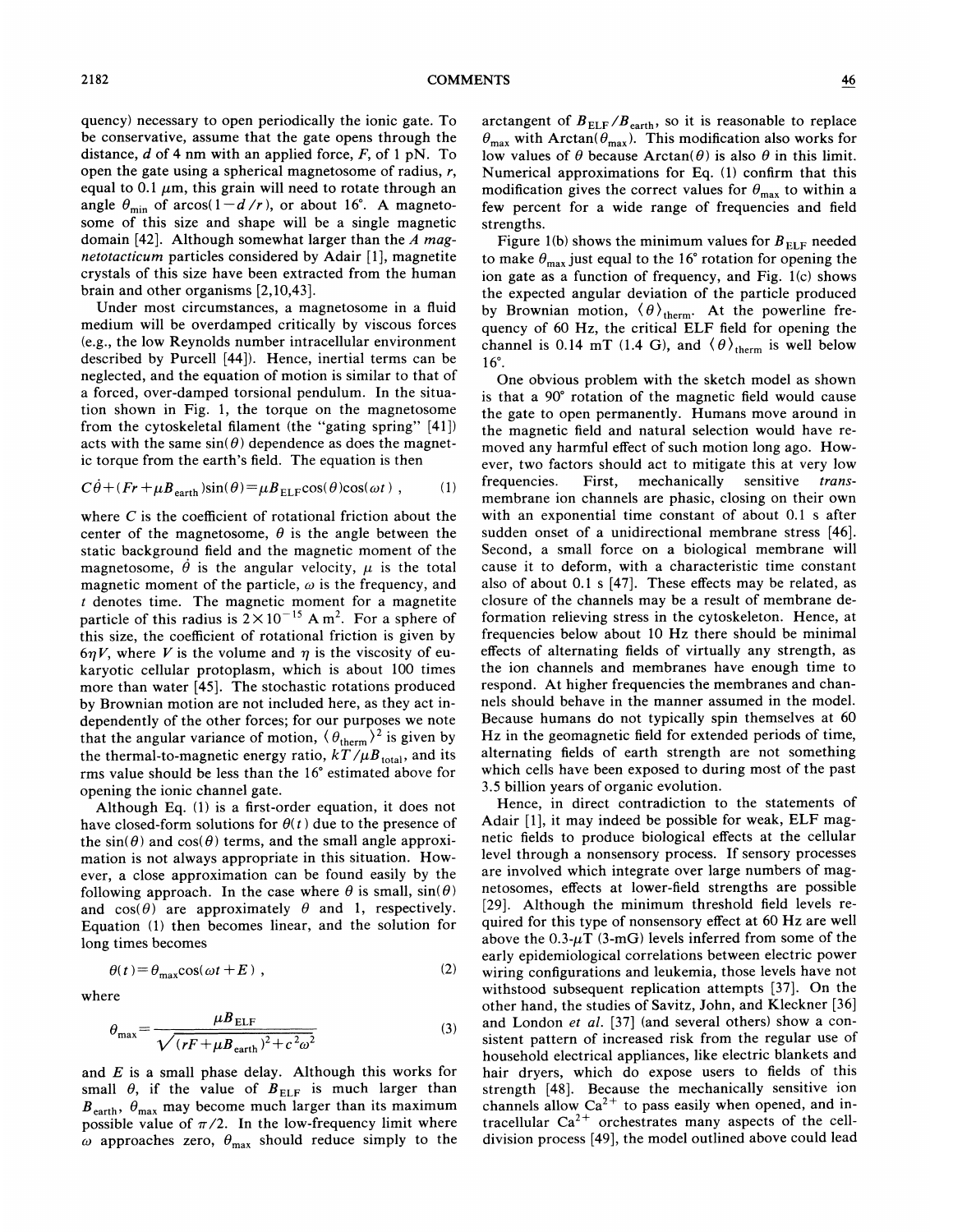plausibly to occasional chromosome nondisjunction and consequences of this sort [50].

In summary, there are very good reasons to believe that weak ELF fields can and do have significant biological effects at the cell level, and the process of magnetite biomineralization provides at least one viable mechanism through which such things can happen. The credibility of weak ELF magnetic effects on living systems must therefore stand or fall mainly on the merits and reprodu-

- [1] R. K. Adair, Phys. Rev. A. 43, 1039 (1991).
- [2] Magnetite Biomineralization and Magnetoreception in Organisms: <sup>A</sup> New Biomagnetism, edited by J. L. Kirschvink, D. S. Jones, and B. J. MacFadden (Plenum, New York, 1985), p. 682.
- [3] H. A. Lowenstam, Geol. Soc. Am. Bull. 73, 435 (1962).
- [4] K. M. Towe and H. A. Lowenstam, J. Ultrastructur. Res. 17, <sup>1</sup> (1967).
- [5] M. H. Nesson and H. A. Lowenstam, in Magnetite Biomineralization and Magnetoreception in Organisms: A New Biomagnetism (Ref. 2), pp. 333-363.
- [6] J. L. Kirschvink and H. A. Lowenstam, Earth Planet. Sci. Lett. 44, 193 (1979).
- [7]R. P. Blakemore, D. Mareta, and R. S. Wolfe, J. Bacteriol. 140, 720 (1979).
- [8] Y. A. Gorby, T. J. Beveridge, and R. P. Blakemore, J. Bacteriol. 170, 834 (1988).
- [9]R. B. Frankel, and R. P. Blakemore, J. Magn. Magn. Mater. 15-18, 1562 (1980).
- [10] H. Vali and J. L. Kirschvink, in Iron Biomineralization, edited by R. P. Frankel and R. P. Blakemore (Plenum, New York, 1990), pp. 97-115.
- [11] F. F. Torres de Araujo, M. A. Pires, R. B. Frankel, and C. E. M. Bicudo, Biophys. J. 50, 375 (1985).
- [12] M. Fuller, W. S. Goree, and W. L. Goodman, in Magnetite Biomineralization and Magnetoreception in Organisms: A New Biomagnetism (Ref. 2), pp. 103-151.
- [13] J. L. Gould, J. L. Kirschvink, and K. S. Deffeyes, Science 202, 1026 (1978).
- [14] C. Walcott, J. L. Gould, and J. L. Kirschvink, Science 184, 180 (1979).
- [15]M. M. Walker, T. P. Quinn, J. L. Kirschvink, and T. Groot, J. Exp. Biol. 140, 51 (1988).
- [16] S. Mann, N. H. C. Sparks, M. M. Walker, and J. L. Kirschvink, J. Exp. Biol. 140, 35 (1988).
- [17] J. L. Kirschvink, A. Kirschvink, and B. Woodford, Proc. Intl. IEEE Conf. on Eng. Medicine Biol. 12, 1089 (1990).
- [18] J. L. Kirschvink, F. Tabrah, and S. Batkin, J. Exp. Biol. 101, 321 (1982).
- [19] W. F. Towne and J. L. Gould, in Magnetite Biomineralization and Magnetoreception in Organisms: A New Biomagnetism (Ref. 2), pp. 385—406.
- [20] M. Lindauer and H. Martin, in Animal Orientation and Navigation, edited by S.R. Galler, K. Schmidt-Koenig, G. J. Jacobs, and R. E. Belleville (NASA, U.S. Government Printing Office, Washington, D.C., 1972) pp. 559-567.
- [21]H. Martin and M. Lindauer, J. Comp. Physiol. 122, 145 (1977).
- [22] J. L. Gould, J. L. Kirschvink, K. S. Deffeyes, and M. L. Brines, J. Exp. Biol. 86, <sup>1</sup> (1980).
- [23] J. L. Kirschvink, *BioSystems* 14, 193 (1981).
- [24] M. M. Walker and M. E. Bitterman, J. Comp. Phys. A

cibility of the biological or epidemiological experiments which suggest them, rather than on dogma about physical implausibility.

Supported in part by NIH Grant No. GM-41635 and the Electric Power Research Institute (EPRI} Contract No. RP2965-8. I thank S. J. Kirschvink, J. Diaz-Ricci, C. Rafferty, and J.J. Hopfield.

157, 67 (1985).

- [25] M. M. Walker and M. E. Bitterman, J. Exp. Biol. 145, 489 (1989).
- [26] M. M. Walker and M. E. Bitterman, J. Exp. Biol. 141, 447 (1989).
- [27] M. M. Walker, D. L. Baird, and M. E. Bitterman, J. Comp. Psychol. 103, 62 (1989).
- [28]J. L. Kirschvink and A. Kobayashi-Kirschvink, Amer. Zool. 31, 169 (1991).
- [29]J. L. Kirschvink, T. Kuwajima, S. Ueno, S.J. Kirschvink, J. C. Diaz-Ricci, A. Morales, S. Barwig, and K. Quinn, J. Gen. Physiol. , Supplement on Sensory Transduction, pp. 225-240 (1992).
- [30] J. L. Kirschvink and J. L. Gould, Biosystems 13, 181 (1981).
- [31] E. D. Yorke, J. Theor. Biol. 89, 533 (1981).
- [32] J. L. Kirschvink and M. M. Walker, in Magnetite Biomineralization and Magnetoreception in Organisms: A New Biomagnetism (Ref. 2), pp. 385-406.
- [33] A. J. Kalmijn and R. P. Blakemore, in Animal Migration, Nauigation and Homing, edited by K. Schmidt-Koenig and W. T. Keeton (Springer-Verlag, Berlin, 1978), pp. 354-355.
- [34] J. C. Diaz-Ricci, B. J. Woodford, J. L. Kirschvink, and M. R. Hoffman, Appl. Environ. Microbiol. 57, 3248 (1991).
- [35] N. Wertheimer and E. Leeper, Ann. NY Acad. Sci. 502, 43 (1987).
- [36] D. A. Savitz, E. M. John, and R. C. Kleckner, Am. J. Epidem. 131, 763 (1988).
- [37] S.J. London, D. C. Thomas, J. D. Bowman, E. Sobel, and J. M. Peters, Am. J. Epidemiol. 134, 923 (1991).
- [38] M. Sokabe, F. Sachs, and A. Jing, Biophys. J. 59, 722 (1991).
- [39]F. Sachs, Mol. Cell. Biochem. 104, 57 (1991).
- [40] W. Denk and W. W. Webb, Phys. Rev. Lett. 63, 207 (1989).
- [41] J. Howard and A. J. Hudspeth, Neuron 1, 189 (1988).
- [42] M. E. Evans and M. W. McElhinny, J. Geomag. Geoelect. 21, 757 (1969).
- [43] J. L. Kirschvink, Bioelectromagn. 10, 239 (1989).
- [44] E. M. Purcell, Am. J. Phys. 45, 3 (1977).
- [45] A. D. Keith and W. Snipes, Science 183, 666 (1974).
- [46] W. J. Moody and M. M. Bosma, J. Membrane Biol. 107, 179 (1989).
- [47] R. M. Hochmuth and R. E. Waugh, Ann. Rev. Physiol. 49, 209 (1987).
- [48] R. Pool, Science 249, 1096 (1990).
- [49] R. B. Silver, Ann. NY Acad. Sci. 582, 207 (1990).
- [50] E. Solomon, J. Borrow, and A. D. Goddard, Science 254, 1153 (1991).
- [51]M. Lindauer and H. Martin, Z. Vgl. Physiol. 60, 219 (1968).